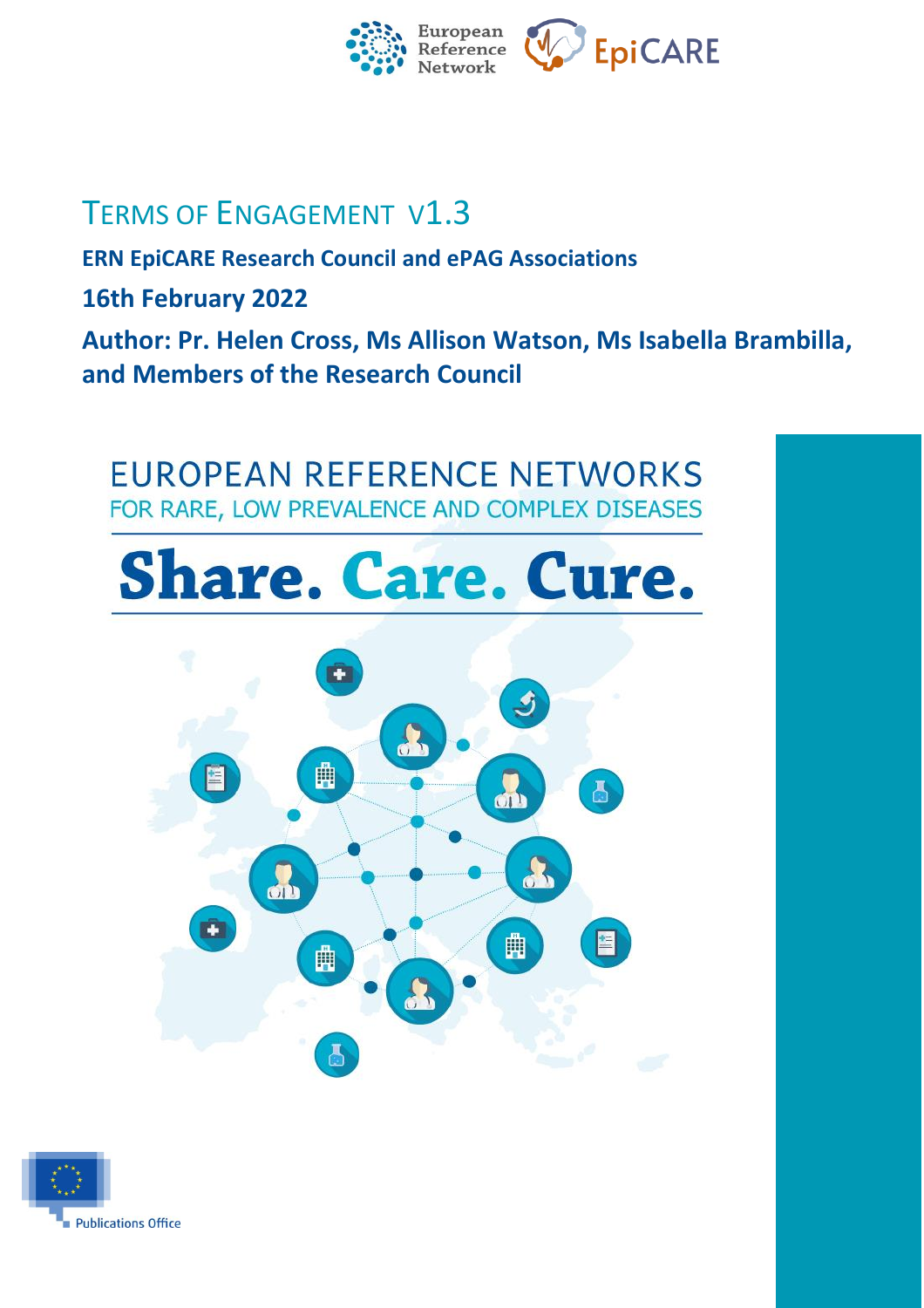# 1. Role/Purpose

The role of ERN EpiCARE Research Council is to support research conducted by EpiCARE members, with an aim to improve the quality and quantity of research within the network. This will include collaboration with other ERNs where applicable.

Specific goals include

- •stimulating multi center studies,
- •optimizing ethical, methodological, and statistical approaches

•to improve and optimize trial feasibility and reliability. The collaboration with Patient Organisations is essential and this includes having representatives on the Research Council Committee as well as involvement of the appropriate Patient Organisations and ePAG representatives in the studies supported by the ERN EpiCARE and the Research Council.

# 2. Term

These Terms of Engagement are effective from (insert start date) and will be ongoing until terminated by agreement of ERN EpiCARE Coordinator and the Research Council Committee.

#### 3. Membership

Within the research council committee there will be two representatives from ePAG EpiCARE who will be appointed from within the group every two years.

#### 4. Level of Engagement

- o Sitting on management committees
	- **Ensuring the dissemination of the upcoming studies to the appropriate Patient Organisations**
	- Inform the management committee of gaps in research from a patient perspective
	- Collaborating with ECET, the research council and industry
- $\circ$  Facilitate the input of patients' perspectives in study designs: e.g., disorder-specific symptoms/treatment goals/comorbidities
- $\circ$  Coordinate participation in the development of protocols as required e.g., PROMs
- o Advice on participation leaflets
- o Providing support to Patient Organisations participating in research for the first time in collaboration with members of the ERC

# 5. Responsibilities of Researchers re: ePAG engagement

- o Early engagement of Patient Organisations/representatives
- $\circ$  Have a clear and concise plan of the level of engagement required by the Patient Organisation(s), as appropriate to each research study proposal.
- $\circ$  Ensure appropriate costing is included in applications for resources, travel, other expenses related to Patient Organisation involvement
- o Be aware of any conflicts of interest
- o Ensure that Patient Organisations are appropriately recognised in any publication/dissemination of results resulting from the study